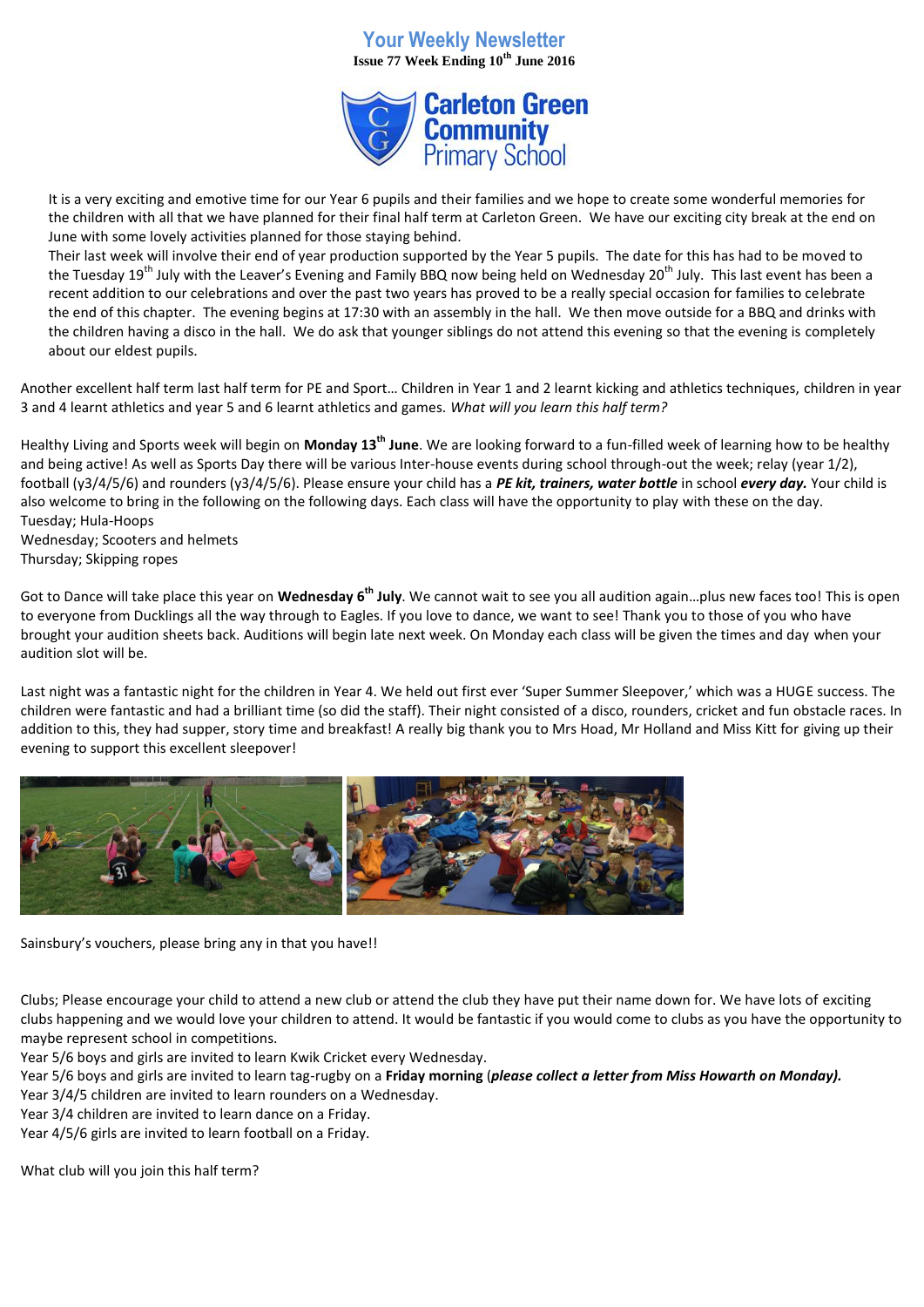Our school hall is looking fantastic displaying all the amazing ways you all keep *active and healthy*. In addition to this, I would love some photographs of you *eating and drinking healthy choices* (this could be snacks, picnics etc). All photographs are to be no bigger than 6 x 4 inch and to be sent to MISS HOWARTH**.** If you would prefer to email them, please send them to; [r.howarth@carletongreen.lancs.sch.uk](mailto:r.howarth@carletongreen.lancs.sch.uk)

Kind Regards,

Miss Howarth PE Co-Ordinator

## **Social Media Update** –

It has come to our attention that children are using a social media site to upload videos of them dancing (musical.ly). The children have used their phones to record the videos before and after school whilst on school premises wearing our school uniform. The safety of the children is paramount and we ask that you monitor the use of such social media sites. We also will be telling all of our pupils to not use their phones or iPad whilst on the school grounds. We hope that you will support us with this.

Gentle Reminders:

As mentioned many times the carpark at the front of school is designated for the staff that work within our school only. We ask that all our families respect this and park outside the school grounds after 08:00. Only this week two of our teachers reported that they nearly hit children who were running across the carpark to access school.

## **Please stay out of the carpark and use the path to the main entrance.**

This article was recently published for the attention of all headteachers:

*There have been a number of accidents involving vehicles manoeuvring in Lancashire school car parks and sadly one accident resulted in a fatality. This highlights the need for premises managers to ensure a robust risk assessment is undertaken and arrangements are put in place for keeping these areas safe.*

We have noticed an increasing number of children being taken out of school during the school day. Please can you endeavour to make appointments for dental visits to outside of the school hours?

Our school is a no smoking site. This ban does include the smoking of e-cigarettes. Please respect our policy and keep our grounds smoke free.



Dates to note *(this list is by no means exhaustive so please keep looking for additional events and information)*

Week beginning  $13<sup>th</sup>$  June – Healthy Living Week

Monday  $13^{th}$  June – Sports Day from 13:00 (weather dependent)

Tuesday  $14^{th}$  June – Class Photographs. Monday  $27<sup>th</sup>$  June – Year 6 three day residential trip to London

Sat  $2^{nd}$  July – Summer Fair/Carleton Green's 40<sup>th</sup> Birthday Party.

Friday  $8^{th}$  July – End of Year Reports to go out

Week beginning  $11<sup>th</sup>$  July – Transition week for children to move to new classes.

Tuesday  $19^{th}$  July – Year 5/6 End of Year Production 14:00 & 18:00

Wednesday  $20^{th}$  July – Leavers' Awards Evening followed by BBQ. 17:30 onwards.

Friday  $22^{nd}$  July – Last day of term with an awards assembly at 13:00. (Be on standby as your child may be chosen for an award.) Finish for summer at **14:30**.